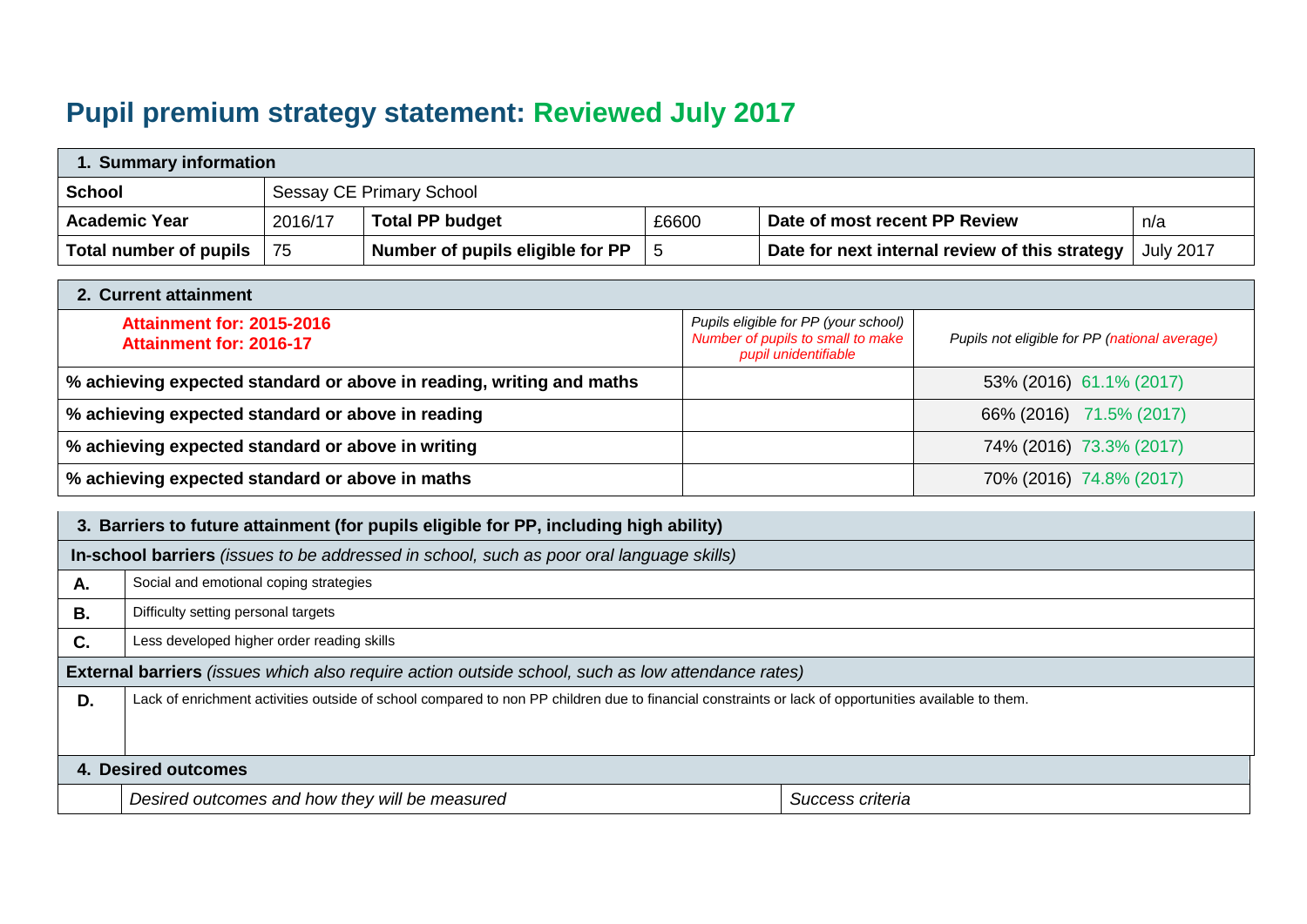| Α.        | Children are able to talk about their feelings in a controlled way and acknowledge problems can be<br>solved.                        | Children retain more friendships<br>Children have less fall-outs<br>Children need less support in class time to resolve friendship issues<br>Children develop greater resilience<br>Children have developed resiliance                                                                                       |
|-----------|--------------------------------------------------------------------------------------------------------------------------------------|--------------------------------------------------------------------------------------------------------------------------------------------------------------------------------------------------------------------------------------------------------------------------------------------------------------|
| <b>B.</b> | Children make expected or better attainment and talk with enthusiasm about their academic future.                                    | Children talk about their future with enthusiasm<br>Children talk about academic targets which they have had an imput into<br>Children set/attempt challenging targets<br>Children speak ambitiously about heir future at Secondary school and<br>work.<br>Children talk about the 'growth mind-set' culture |
| C.        | PP children's reading improves in line with non-pp children                                                                          | PP children make better progress in reading so that their writing is<br>influenced by this<br>PP children can achieve well in spelling<br>Children enjoy reading and can talk enthusiastically about a book they<br>are enjoying<br>PP children achieve in line with non-PP children.                        |
| D.        | Funding places for PP children in extra-curricular clubs and activities and trips, providing necessary<br>equipment such as PE kits. | Giving PP children the opportunity to access activities that help develop<br>the 'whole child' and put them on an equal footing with non-PP children                                                                                                                                                         |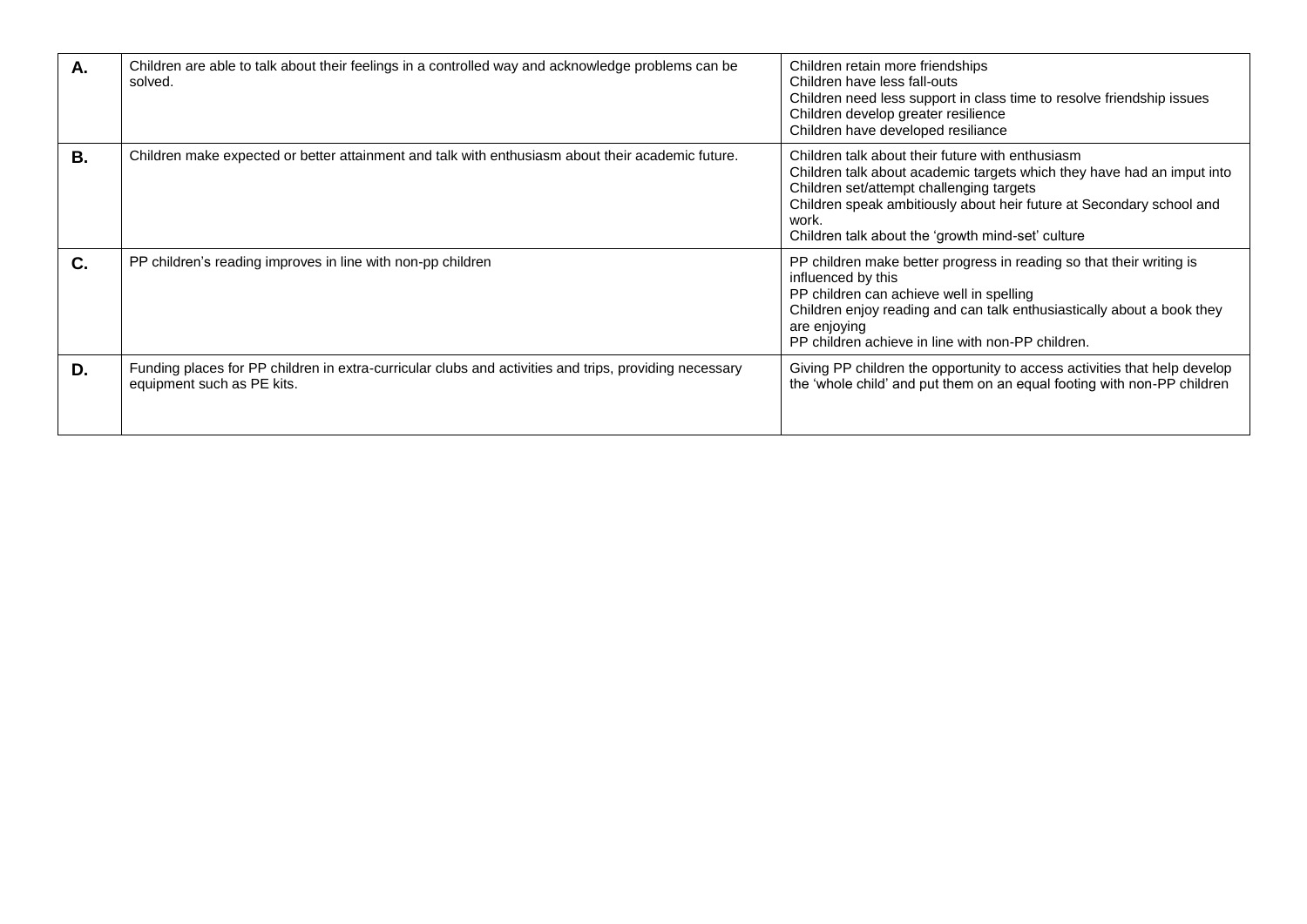| 5. Planned expenditure                                                                                                 |                                                                                                                                                                                                                                                                                                                                              |                                                                                                                                                                                                                                                  |                                                                                                                                                                                                                                                                                                                                               |                                |                                                                                                                                                                                                                                                                                                                                                                                                                                                                                                                                                                             |  |  |
|------------------------------------------------------------------------------------------------------------------------|----------------------------------------------------------------------------------------------------------------------------------------------------------------------------------------------------------------------------------------------------------------------------------------------------------------------------------------------|--------------------------------------------------------------------------------------------------------------------------------------------------------------------------------------------------------------------------------------------------|-----------------------------------------------------------------------------------------------------------------------------------------------------------------------------------------------------------------------------------------------------------------------------------------------------------------------------------------------|--------------------------------|-----------------------------------------------------------------------------------------------------------------------------------------------------------------------------------------------------------------------------------------------------------------------------------------------------------------------------------------------------------------------------------------------------------------------------------------------------------------------------------------------------------------------------------------------------------------------------|--|--|
| Academic year                                                                                                          | 2016/17                                                                                                                                                                                                                                                                                                                                      |                                                                                                                                                                                                                                                  |                                                                                                                                                                                                                                                                                                                                               |                                |                                                                                                                                                                                                                                                                                                                                                                                                                                                                                                                                                                             |  |  |
|                                                                                                                        | The three headings below enable schools to demonstrate how they are using the pupil premium to improve classroom pedagogy, provide targeted<br>support and support whole school strategies.                                                                                                                                                  |                                                                                                                                                                                                                                                  |                                                                                                                                                                                                                                                                                                                                               |                                |                                                                                                                                                                                                                                                                                                                                                                                                                                                                                                                                                                             |  |  |
| i. Quality of teaching for all                                                                                         |                                                                                                                                                                                                                                                                                                                                              |                                                                                                                                                                                                                                                  |                                                                                                                                                                                                                                                                                                                                               |                                |                                                                                                                                                                                                                                                                                                                                                                                                                                                                                                                                                                             |  |  |
| <b>Desired outcome</b>                                                                                                 | Chosen action /<br>approach                                                                                                                                                                                                                                                                                                                  | What is the evidence and rationale<br>for this choice?                                                                                                                                                                                           | How will you ensure it is<br>implemented well?                                                                                                                                                                                                                                                                                                | <b>Staff lead</b>              | When will you<br>review<br>implementation?<br><b>Impact</b>                                                                                                                                                                                                                                                                                                                                                                                                                                                                                                                 |  |  |
| Children are able to talk<br>about their feelings in a<br>controlled way and<br>acknowledge problems<br>can be solved. | <b>PHSE</b> lessons/reflection<br>times are regular $-$ in place<br>Class ethos is agreed on<br>and classroom<br>rules/agreements are<br>developed - in place<br>Classroom ethos<br>developed which allows all<br>children feel safe to talk<br>about their feelings - in<br>place.<br>EP referral where<br>necessary - package<br>purchased | Reflection time allows a child to share<br>anything on their mind and seek support or<br>advice from children and adults in the room.<br>This will mean the teacher is aware of<br>concerns early on before they become a<br>catalyst for anger. | I will speak with the children to see<br>that they feel they can talk about their<br>feelings in class<br>Drop ins to lessons will show the<br>class ethos<br>Learning mentor records will show a<br>log of activities and impact<br>Use of staff meetings and inset days<br>to deliver training e.g. trauma and<br>attachment - January 2017 | <b>HT</b><br>Class<br>teachers | <b>July 2017</b><br><b>PSHCE lessons in</b><br>place. Staff have<br>revisited circle time<br>training and report<br>that children are<br>interacting well with<br>each other.<br>Extra lunchtime circle<br>time sessions<br>implemented to deal<br>with some class<br>specific issues. This<br>was successful and<br>the sessions were not<br>needed in the<br>summer term.<br><b>Pupil conversations</b><br>show better<br>articulation of action<br>and impact. This had<br>been seen by the LA<br>advisor and is<br>detailed in her visit<br>report.<br>£1000 EP - spent |  |  |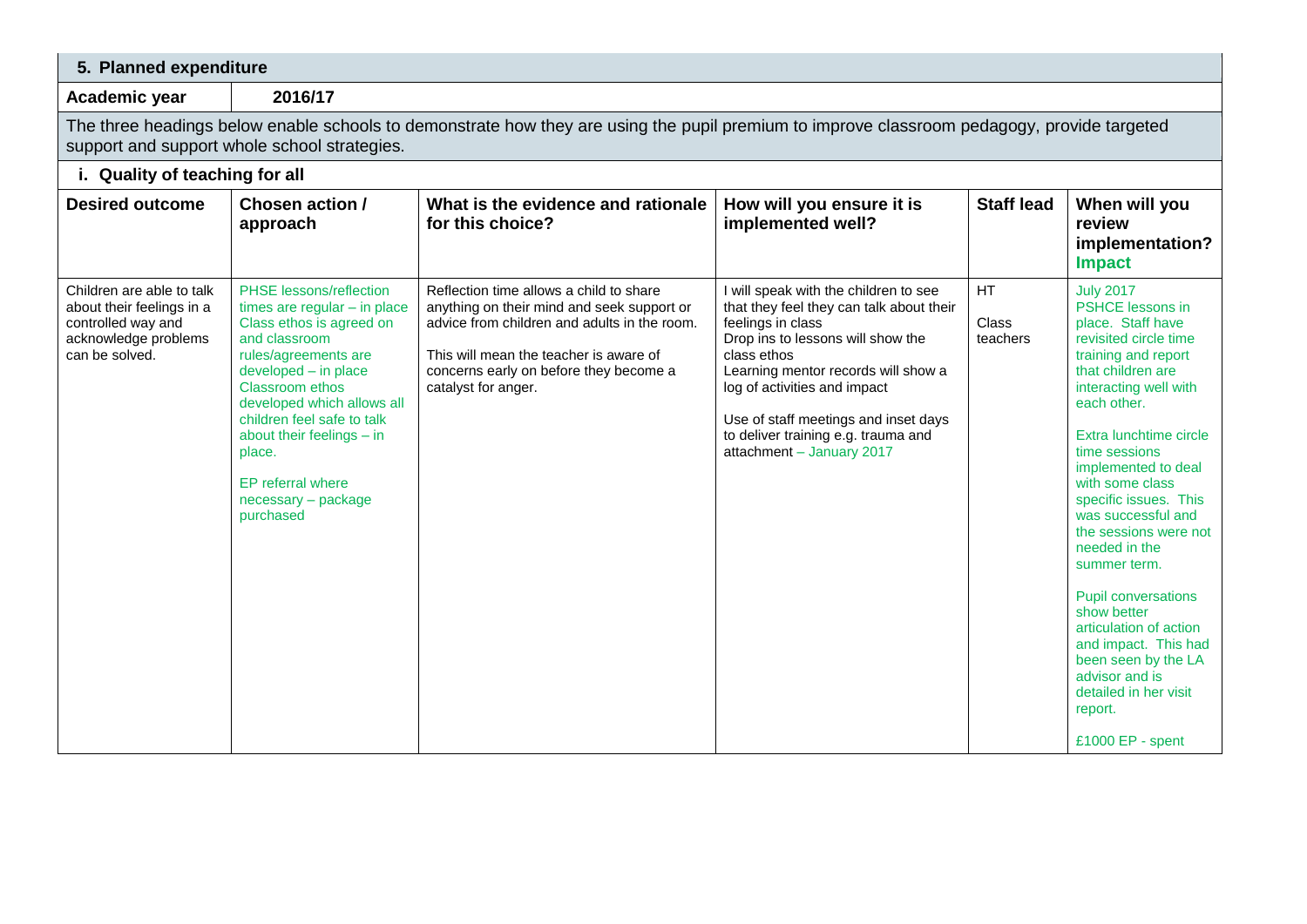| Children make expected<br>or better attainment and<br>talk with enthusiasm<br>about their academic<br>future. | Pupil progress meetings<br>half termly will inform how<br>the children are achieving.<br>Children are aware of their<br>targets and next steps<br>(books)<br>Children are able to<br>articulate why they are<br>working on the target they<br>are and how it will help<br>them in the future (pupil<br>conversations)                                                                                                                                                                                                                      | Children who are not on track to meet their<br>end of year target will gain support from<br>intervention. Intervention support plans<br>embedded in school.                                                                                                                                                                                                                                                                                                                                                              | Pupil conversations will demonstrate<br>how children articulate<br>targets/progress and ambition<br>In school tracking shows that this had<br>a much greater impact in maths than<br>literacy this year. Arithmetic / basic<br>skills in maths have been greatly<br>enhanced but further work needs to<br>be done on spelling, and higher level<br>reading/writing skills.                                                                                                    | <b>HT</b><br>Class<br>teachers | <b>July 2017</b><br><b>Pupil conversations</b><br>held in June 2017<br>showed that pupils<br>were confident when<br>talking about their<br>learning and<br>challenge areas - LA<br>advisor report<br>Positive feedback<br>from pupils about<br>enrichment work -<br>practical maths and<br>Inspiration maths<br>week. (93% EXP<br>maths)                             |
|---------------------------------------------------------------------------------------------------------------|--------------------------------------------------------------------------------------------------------------------------------------------------------------------------------------------------------------------------------------------------------------------------------------------------------------------------------------------------------------------------------------------------------------------------------------------------------------------------------------------------------------------------------------------|--------------------------------------------------------------------------------------------------------------------------------------------------------------------------------------------------------------------------------------------------------------------------------------------------------------------------------------------------------------------------------------------------------------------------------------------------------------------------------------------------------------------------|-------------------------------------------------------------------------------------------------------------------------------------------------------------------------------------------------------------------------------------------------------------------------------------------------------------------------------------------------------------------------------------------------------------------------------------------------------------------------------|--------------------------------|----------------------------------------------------------------------------------------------------------------------------------------------------------------------------------------------------------------------------------------------------------------------------------------------------------------------------------------------------------------------|
| PP children's reading<br>improves in line with<br>non-pp children                                             | Identified children will<br>receive extra 1:1 reading<br>Read, Write Inc. materials<br>used<br>Phonics will be addressed<br>in pupil progress meetings<br>if it is a barrier to progress<br>in reading.<br>Phonics is a strength of the<br>school. Moving from<br>phonics into accurate<br>spelling needs to be a<br>focus for future work.<br>Books will be celebrated<br>and enjoyed in school -<br>focus on reading for<br>pleasure<br>Children have enjoyed<br>reading 'real', whole books<br>and talking about them with<br>an adult. | When children read daily their reading<br>improves. Any areas of difficulty can be<br>address (phonics) and quickly recapped.<br>Assessment outcomes will be accurate and<br>swiftly addressed.<br>Phonics will be encouraged as a strategy to<br>reading in the classroom when necessary.<br>Books will be on display in the classrooms<br>and work on the walls will show the children's<br>interest in books.<br>Chn. encouraged to read for pleasure and<br>choose own books rather than just following<br>a scheme. | Pupil progress meetings will review<br>intervention given and progress<br>made.<br>Drop ins will show books are<br>celebrated and phonics is being used<br>as a spelling strategy.<br>The children will be able to talk to me<br>about books they are reading.<br>Enjoyment in books and reading has<br>been noted this year and this is a<br>strength. Analysis of this year's<br>achievements show that higher level<br>inference skills need to be focus<br>during 2017/18 |                                | <b>July 2017</b><br>Progress scores of<br>the cohort in Reading<br>were -0.3 (average)<br>and -2.0 in writing.<br><b>Question level</b><br>analysis shows that<br>pupil were less<br>confident with<br>inference and<br>vocabulary skills.<br>This needs to be a<br>focus through<br>2017/18<br>The gap between PP<br>and non-PP children<br>was greater in writing. |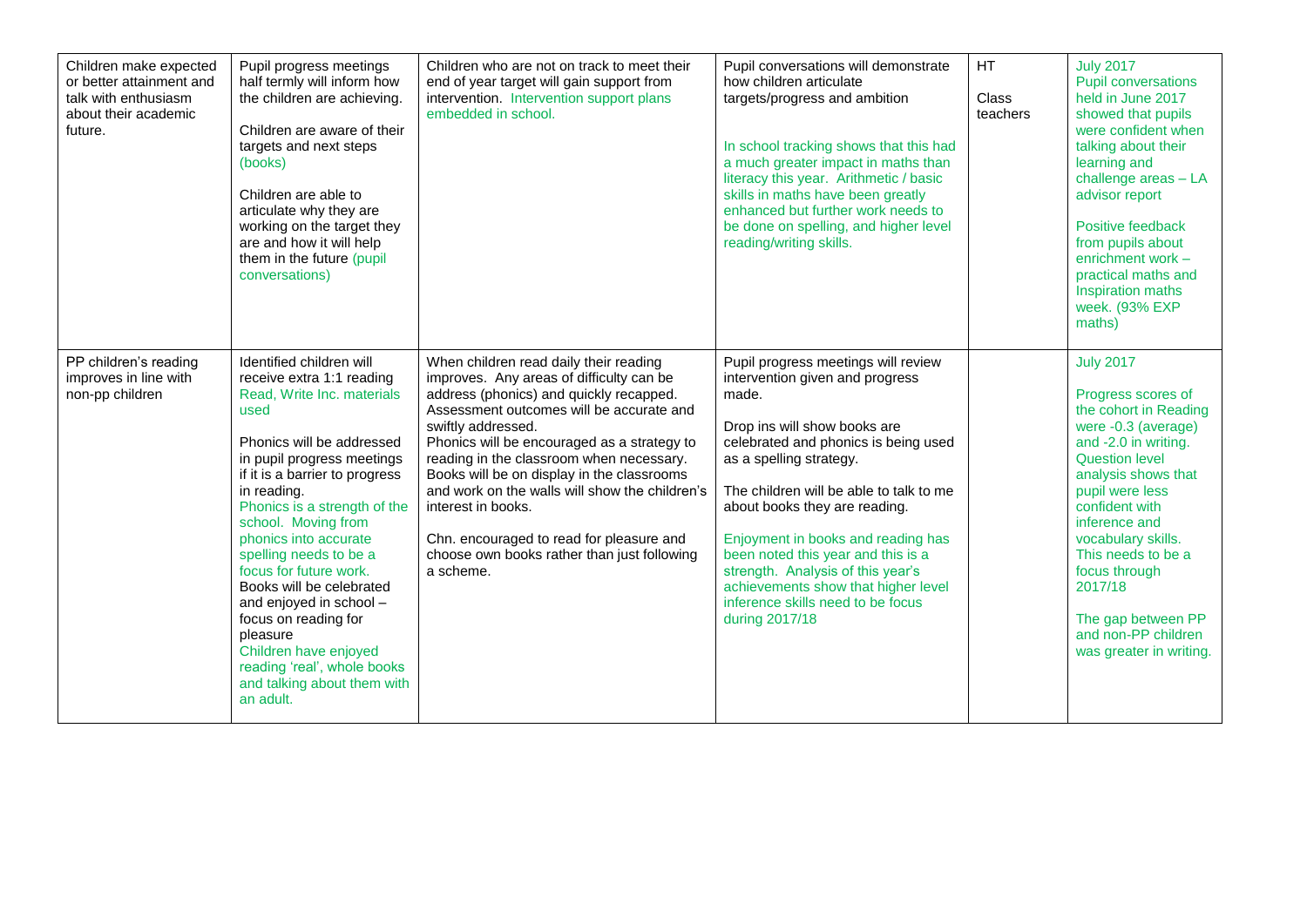| Improved outcomes for<br>all pupils in receipt of PP<br>in Maths and English          | Provision of high quality<br>teaching and consistently<br>high standards through<br>effective monitoring and<br>best practice. Effective<br>deployment of staff.<br>Strategies to accelerate the<br>progress of targeted<br>groups ie: pre-teach /<br>growth mindset work -<br>intervention timetables in<br>place in all classes<br>Staff training on improving<br>marking and feedback. 6<br>week focus in the summer<br>term showed the impact of<br>feedback of pupil progress. | Investing some PP in longer term change<br>which will help all children. An effective way<br>to improve attainment is using high quality<br>feedback. This is a suitable approach which<br>can be embedded throughout school.                                                                                                                                                                                                                                              | Use of staff meetings & inset days to<br>deliver training.<br>Thorough monitoring through work<br>scrutiny, pupil interview & tracking<br>data.<br>TA specific training delivered on<br>marking and feedback - tracked<br>through the book scrutiny series                                                                        | HT                         | <b>July 2017</b><br>Pupil progress in<br>books was evident<br>through school<br>monitoring by the LA<br>and governors. This<br>was a strength in<br>numeracy and literacy<br>books and now needs<br>to be a focus of the<br>wider curriculum.<br>£5000 TA hours<br>£1000 staff<br>development |
|---------------------------------------------------------------------------------------|-------------------------------------------------------------------------------------------------------------------------------------------------------------------------------------------------------------------------------------------------------------------------------------------------------------------------------------------------------------------------------------------------------------------------------------------------------------------------------------|----------------------------------------------------------------------------------------------------------------------------------------------------------------------------------------------------------------------------------------------------------------------------------------------------------------------------------------------------------------------------------------------------------------------------------------------------------------------------|-----------------------------------------------------------------------------------------------------------------------------------------------------------------------------------------------------------------------------------------------------------------------------------------------------------------------------------|----------------------------|-----------------------------------------------------------------------------------------------------------------------------------------------------------------------------------------------------------------------------------------------------------------------------------------------|
|                                                                                       |                                                                                                                                                                                                                                                                                                                                                                                                                                                                                     |                                                                                                                                                                                                                                                                                                                                                                                                                                                                            |                                                                                                                                                                                                                                                                                                                                   | <b>Total budgeted cost</b> | £8500                                                                                                                                                                                                                                                                                         |
| ii. Targeted support                                                                  |                                                                                                                                                                                                                                                                                                                                                                                                                                                                                     |                                                                                                                                                                                                                                                                                                                                                                                                                                                                            |                                                                                                                                                                                                                                                                                                                                   |                            |                                                                                                                                                                                                                                                                                               |
| <b>Desired outcome</b>                                                                | <b>Chosen</b><br>action/approach                                                                                                                                                                                                                                                                                                                                                                                                                                                    | What is the evidence and rationale<br>for this choice?                                                                                                                                                                                                                                                                                                                                                                                                                     | How will you ensure it is<br>implemented well?                                                                                                                                                                                                                                                                                    | <b>Staff lead</b>          | When will you<br>review<br>implementation?                                                                                                                                                                                                                                                    |
| PP children's reading<br>improves in line with<br>non-pp children $-$ gap<br>lessened | Reading focus to ensure<br>that target children receive<br>extra reading sessions and<br>quality comprehension<br>work around the book in a<br>positive way.<br>The curriculum will allow<br>for more boy friendly books<br>to be incorporated at whole<br>school/class level.                                                                                                                                                                                                      | When children read daily they gain in<br>confidence. That 10-15 minutes of chatting<br>about the book and linking the story to<br>something they have experienced helps<br>them to remember in long term memory what<br>they have learned.<br>This time makes them feel valued.<br>This time makes them see that books are<br>positive and enjoyed.<br>The boys who do not like reading will be<br>more inspired in class with book more<br>appropriate to their interest. | The books used in class will be of<br>more interest to boys - super heroes,<br>action etc.<br>Children will look to read more at 'free<br>time'.<br>Boys will begin to enjoy reading as a<br>past time and not just when asked.<br>All chn including boys have enjoyed<br>the focus on individual reading -<br>governor link work | <b>JW</b>                  | <b>July 2017</b><br>Impact on all but<br>group specific needs<br>to be further focus<br>Male 102.3<br>Female 105.1<br><b>PP 97</b><br>KS2 guided reading<br>books review Autumn<br>2017                                                                                                       |
| <b>Total budgeted cost</b>                                                            |                                                                                                                                                                                                                                                                                                                                                                                                                                                                                     |                                                                                                                                                                                                                                                                                                                                                                                                                                                                            |                                                                                                                                                                                                                                                                                                                                   |                            | £1000                                                                                                                                                                                                                                                                                         |